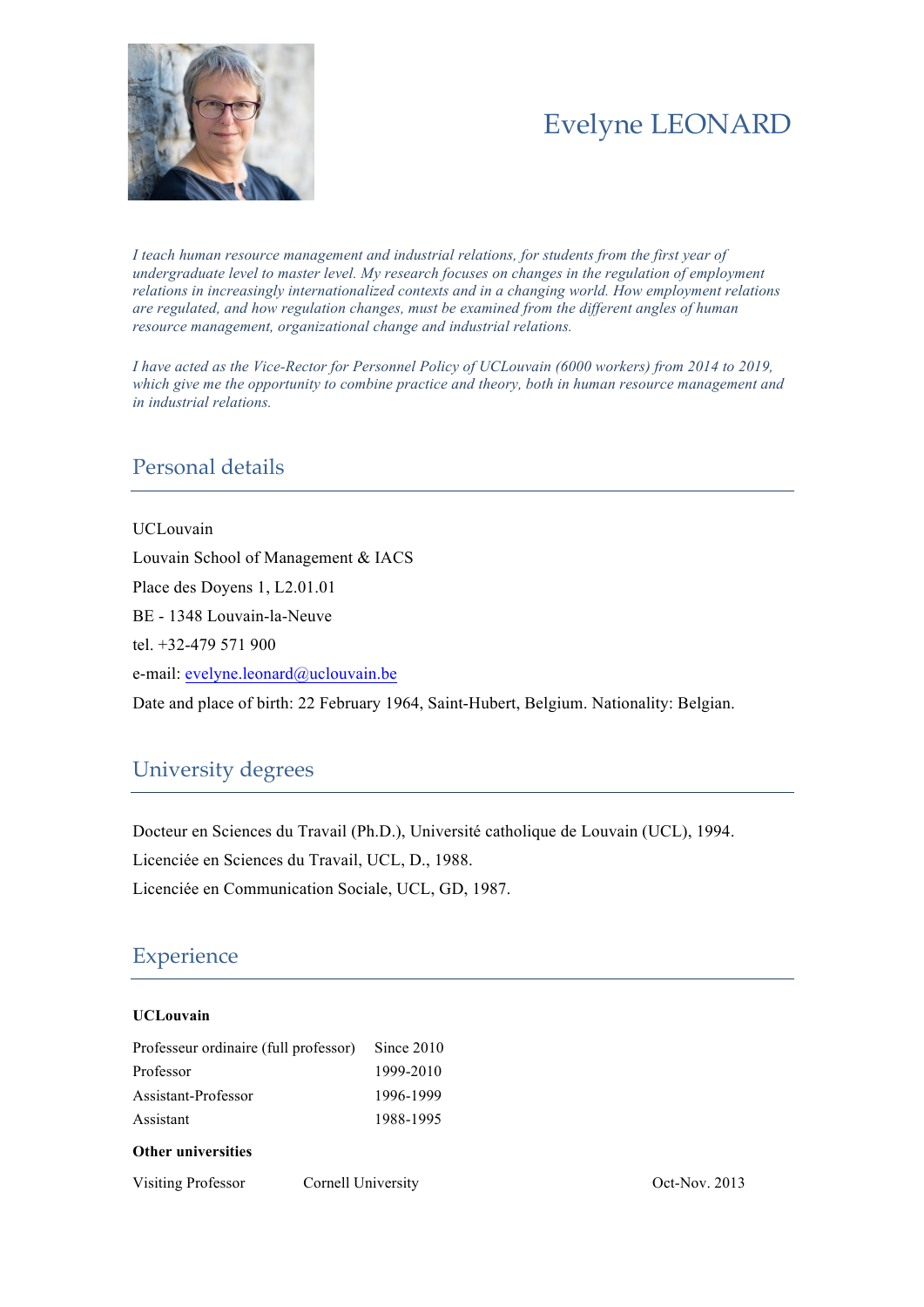| Visiting Professor       | European University Institute, Florence, Italy | Jan.-July 2004 |
|--------------------------|------------------------------------------------|----------------|
| Professeure en visite    | Université Laval, Québec, Canada               | Oct.-Nov. 2003 |
| Maître de conférence     | FuNDP, Namur Belgium                           | 1996-1997      |
| Chargée de cours         | EDHEC, Lille, France                           | 1995-1998      |
| Visiting research fellow | University of Warwick, United Kingdom          | Jan.-Aug.1996  |

## Research funding (examples)

| 2021-2022       | Support for the implementation of a surveyon Sectoral Social Dialogue<br>and analysis of results, Tender $N^{\circ}$ VT/2021/018, contract for the European<br>Commission, 14.499€.                                                           |
|-----------------|-----------------------------------------------------------------------------------------------------------------------------------------------------------------------------------------------------------------------------------------------|
| 2019-2020       | European sectoral social dialogue, Tender n° VT/2019/024, report for the European<br>Commission, $15.000\varepsilon$ .                                                                                                                        |
| 2010-2015       | In collaboration with G. Herman, M. Nyssens and D. Desmette, Action de Recherche<br>Fringe<br>of<br>Concertée<br>$(ARC)$ , $'On$<br>the<br>the<br>Labour<br>Market:<br>Social Production of Job (In)security in the Post-industrial Society". |
| 2011-2012       | FNRS, Crédit aux chercheurs, "Employment practices in multinationals".                                                                                                                                                                        |
| 2008-2010       | Banque Nationale, Dialogue social sectoriel européen: développement d'un cadre<br>d'analyse de la gouvernance multi-niveaux dans les relations industrielles<br>européennes.                                                                  |
|                 | 03/2009 - 02/2010 European Foundation Dublin, in partnership with HIVA-KULeuven, Information<br>reporting services for the European Foundation Dublin, partnership HIVA-Kuleuven<br>& IST-UCL, renewal of contract $n^{\circ}$ 06-3030-05.    |
|                 | 07/2008 - 01/2009 Dares, Ministère du Travail, France, partenariat avec Audencia Ecole de Management,<br>Nantes, Etude sur l'articulation entre les différents niveaux de dialogue social<br>transnational.                                   |
|                 | 03/2008 - 02/2009 European Foundation Dublin, partnership with HIVA-KULeuven, Information<br>reporting services for the European Foundation Dublin, partnership HIVA-Kuleuven<br>& IST-UCL, renewal of contract $n^{\circ}$ 06-3030-05.       |
| 2008-2009       | Observatoire social européen, sub-contracting for European Foundation, Dynamics of<br>the European sectoral social dialogue.                                                                                                                  |
| 03/2007-02/2008 | European Foundation Dublin, partnership with HIVA-KULeuven, Information<br>reporting services for the European Foundation Dublin, partnership HIVA-Kuleuven<br>& IST-UCL, renewal of contract $n^{\circ}$ 06-3030-05.                         |

## Teaching

Since 1996, courses and seminars in the fields of human resource management, industrial relations, comparative human resource management and industrial relations.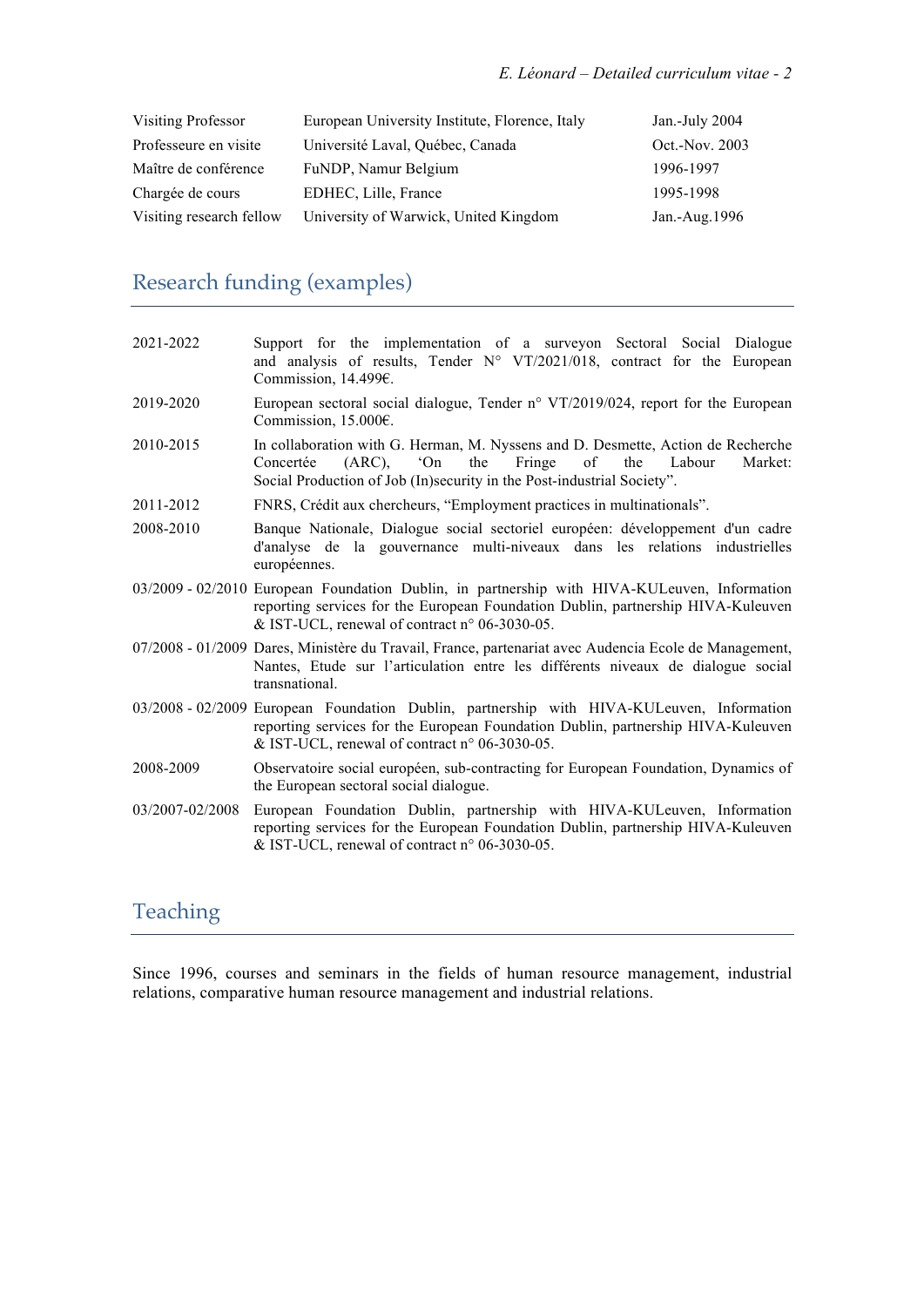| Code             | Title                                                  |
|------------------|--------------------------------------------------------|
| <b>LINGF1125</b> | Séminaire de travail universitaire en gestion          |
| <b>LLSMG2004</b> | Gestion des ressources humaines                        |
| <b>LLSMS2063</b> | Industrial Relations in Europe                         |
| <b>ILSMS2070</b> | Diagnostic organisationnel                             |
| <b>LTRAV2700</b> | Labour context in Europe                               |
| <b>WMDTR3280</b> | Systèmes de travail et gestion des ressources humaines |

#### Table 1. List of courses 2020-2021

## Academic duties at UCLouvain

| 2014-2019 | Vice-Rector for Personnel Policy of UCLouvain (in charge of HR policy for 6.000<br>workers of the University).                                                                                                                                                                                                                                                                                                                                                                     |
|-----------|------------------------------------------------------------------------------------------------------------------------------------------------------------------------------------------------------------------------------------------------------------------------------------------------------------------------------------------------------------------------------------------------------------------------------------------------------------------------------------|
| 2011-2014 | Président, commission de promotions du personnel académique ESPO & LSM                                                                                                                                                                                                                                                                                                                                                                                                             |
| 2010-2013 | Vice-Dean, Faculté des Sciences Economiques, sociales, politiques et de<br>communication (ESPO, faculty of economics, social sciences, political science and<br>communication)                                                                                                                                                                                                                                                                                                     |
| 2004-2011 | President, Institut des Sciences du Travail (TRAV, institute for labour studies)                                                                                                                                                                                                                                                                                                                                                                                                   |
| 2004-2011 | Member of various commissions: president of the Comité de lecture "brochure de<br>sciences humaines 'organisation, management and innovation'" (2007-2008); member<br>of the Commission de recherché de la LSM (2008); member of the Conseil du CORA<br>$(2006-2008)$ ; member of the Comité de pilotage de la formation $(2007-2008)$ ; member<br>of the comité de pilcomité de pilotage de l'EPP (2002-2007); présidente du jury des<br>brevets de competences (2004-2008); etc. |
| 1999-2003 | Secrétaire académique aux études, Institut d'Administration et de Gestion ( $\pm$ 1000<br>students at Master level)                                                                                                                                                                                                                                                                                                                                                                |

## Editing, reviewing & expertise in diverse committees

Member of the editorial committee of 3 scientific journals:

- International advisory panel of the *European Journal of Industrial Relations*.
- Editorial committee of *Transfer, European Review or Labour and Research.*
- Comité de rédaction de la revue *Négociations.*

Refereeing for journals:

• European Journal of Industrial Relations, Négociations, Journal of Common Market Studies, Transfer, Industrial Relations Journal, Etudes internationales, M@n@gement, Management international, Recherches sociologiques, etc.

Recent missions of expertise (2020-2021, main ones):

- Jan.  $2021 \ldots$ , member of the advisory committee of the high council for scientific integrity (Comité d'Avis du Conseil Supérieur de l'Intégrité Scientifique), Belgium.
- Jan. 2021 Apr. 2021, member of the selection committee for an academic position at ULiège, Belgium.
- Nov. 2020 March 2021, member of the committee composed of 3 experts in charge of evaluating bachelor and master programmes in industrial relations at Université Laval, Québec, Canada.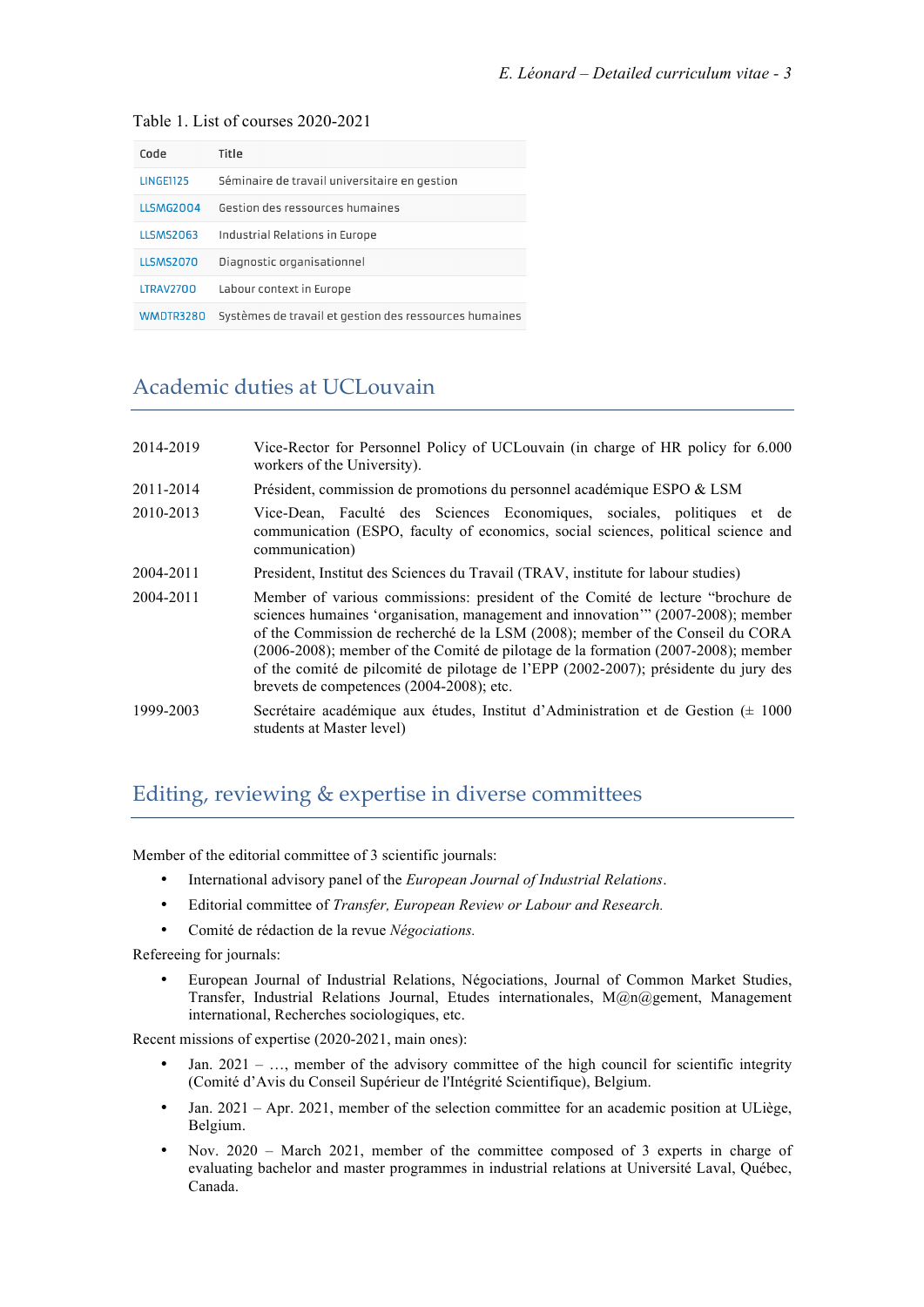• Nov. 2020 – March 2021, expert's contribution to Delphi survey on key factors shaping the future of Industrial Relations, for Eurofound, Dublin, Ireland.

### **Publications**

#### **Articles in peer-reviewed journals**

LEONARD, E. (2020) « Pacte social : enjeux anciens, nouveaux défis ». *Courrier hebdomadaire*, no. 2452, 49 p. (2020) http://hdl.handle.net/2078.1/230874.

LEONARD, E., PULIGNANO, V., LAMARE, R., EDWARDS, T. (2014) « Multinational corporations as political players », *Transfer : European Review or Labour and Research*, 20 (2), 171-182.

LEONARD, E., PULIGNANO, V., LAMARE, R., EDWARDS, T. (eds.) (2014) « Editorial », *Transfer : European Review or Labour and Research*, 20 (2), 167.

LITS, M., LEONARD, E. (2013) « Les universités belges entre concurrence et excellence », *Questions de communication*, 23 (pp. 261-274).

LEONARD, E., PERIN, E., POCHET, P. (2011) 'The European sectoral social dialogue: questions of representation and membership', *Industrial Relations Journal*, 42 (3), pp. 254-272.

PERIN, E., LEONARD, E. (2011) « European sectoral social dialogue and national social partners », *Transfer : European review of labour and research*, Vol. 17, no. 2, p. 159-168 (2011). doi:10.1177/1024258911401397. http://hdl.handle.net/2078.1/73831.

LEONARD, E., SOBCZAK, A. (2010) « Les accords transnationaux d'entreprises et les autres niveaux de dialogue social », *Courrier Hebdomadaire*, n° 2050-2051, Bruxelles : CRISP (84 p.)

LEONARD, E., SOBCZAK, A. (2010) « Accords transnationaux d'entreprise et dialogue social sectoriel européen: Quelles interactions? », *Travail et Emploi*, n° 121, janvier-mars 2010, pp. 43-54.

LEONARD, E., PERIN, E. (2009) "Formazione permanente e *partnership* sociale: un approccio comparato in dodici Paesi europei", *Diritto delle Relazioni Industriali*, 3, XIX, pp. 715-738.

LEONARD, E., PERIN, E. (2009) "Lifelong learning and social partnership: a comparative overview of twelve European countries », *The International Journal of Comparative Labour Law and Industrial Relations,* 25 (3), pp. 283-300.

LEONARD, E. (2008) "European sectoral social dialogue : An analytical framework", *European Journal of Industrial Relations*, 14 (4), 401-419. (DOI: 10.1177/0959680108097493).

GOLD, M., CRESSEY, P. and LEONARD, E. (2007) 'Whatever Happened to Social Dialogue? From partnership to managerialism'*, European Journal of Industrial Relations*, vol. 13, n° 1, pp. 7-25

LEONARD, E. (2007) "Compte-rendu de Didry et Mias (2005), Le Moment Delors, les syndicats au cœur de l'Europe sociale", *Sociologie du Travail,* 4 (2), 285-287.

LEONARD, E. (2005) " Governance and concerted regulation of employment in Europe", *European Journal of Industrial Relations*, vol. 11 n° 3, pp. 307-326.

LEONARD, E., REMAN, P. (2004) « 'Jobs, jobs, jobs', Ambivalence of concerted change for employment in Europe », *Transfer*, vol. 10, N° 4, pp. 552-568.

LEONARD, E. (2004) "Négociations sur l'emploi en Europe, compromis et enjeux", *Relations Industrielles/Industrial Relations*, vol. 59, n°3, pp. 545-568.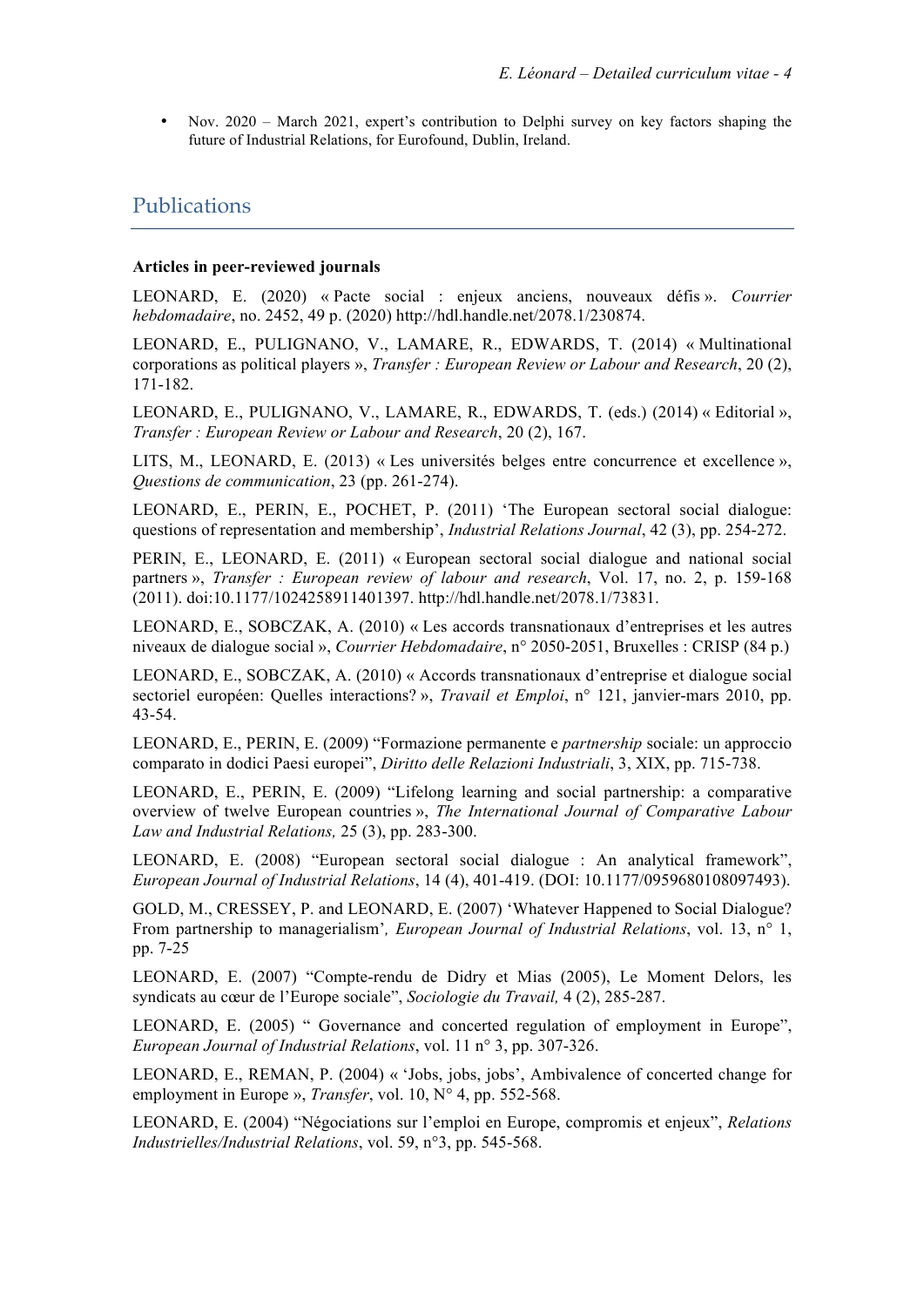LEONARD, E. (2003) "Recension de MERMET, E., « Wage formation in Europe »", *Relations Industrielles /Industrial Relations*, vol. 58, n° 4, pp. 712-714.

LEONARD, E., DION, D. (2003) "Globalisation versus relations industrielles 'à la belge' ?", *Reflets et Perspectives de la Vie économique*, XLII, 2003/4, pp. 59-69.

DELBAR, C., LEONARD, E. (2002) "Le Travail intérimaire", *Courrier Hebdomadaire*, 2002, n°1778, Centre de Recherche et d'Information Socio-Politiques (CRISP), Bruxelles (47 p.)

#### **Books**

LEONARD, E. (2015) *Ressources humaines : Gérer les personnes et l'ordre social dans l'entreprise*. Bruxelles : de boeck. ISBN 9782804190194.

ARCQ, E., CAPRON, M., LEONARD, E., REMAN, P. (eds.) (2010) *Dynamiques de la concertation sociale*, Bruxelles: CRISP (609 p.).

HERMAN, G., LEONARD, E., REMAN, P. (coord.) (2010) *Travail, inégalités et responsabilité*. Cahiers du Cirtes, 2, avril 2010, Louvain-la-Neuve: Presses Universitaires de Louvain (180 p.)

POCHET, P., LEONARD, E., PERIN, E., PEETERS, A. (2009) *Dynamics of the European sectoral social dialogue,* Luxembourg: Office for Official Publications of the European Communities, http://www.eurofound.europa.eu/publications/htmlfiles/ef0898.htm (97 p.).

LEONARD, E., ERNE, R., MARGINSON, P., SMISMANS, S. (2007) *New structures, forms and processes of governance in European industrial relations, Research report for the European Foundation for the Improvement of Living and Working Conditions*, Luxembourg: Office for Official Publications of the European Communities (http://www.eurofound.europa.eu/publications/htmlfiles/ef0694.htm) (83 p.).

NANTEUIL-MIRIBEL (DE), M., LEONARD, E., SCHOTS, M., TASKIN, L. (2004) *Les Flexibilités en Europe, Pratiques, décisions, négociations*, Louvain-la-Neuve: Institut des Sciences du Travail et Presses Universitaires de Louvain (273 p.).

### **Translation**

HATCH, M. J., CUNLIFFE, A. (2009) *Théorie des organisations*, Bruxelles: DeBoeck (traduction et revision scientifique par E. LEONARD et L. TASKIN).

#### **Contribution to books**

LEONARD, E. (2021) « Régulations sociales du travail "numérisé" » in BERNIER, J. (ed.) *L'intelligence artificielle et les mondes du travail – Perspectives sociojuridiques et enjeux éthiques*. Québec: Presses de l'Université Laval, 71-97.

LEONARD, E., TASKIN, L. (2019) « Critique d'une gestion des ressources humaines toujours plus stratégique ». In MALO, F. B., THWAITES, J. D. & Y. HALLEE, *L'humain, plus qu'une ressource au cœur de la gestion*, Québec : Presses Universitaires de Laval, p. 393-402. http://hdl.handle.net/2078.1/218806

AUQUIER, B., LEONARD, E., MELON, P. (2019) « Dialogue social : un système face à ses défis » in TASKIN, L. (ed.) *Vers un management humain ?* Louvain-la-Neuve : Presses Universitaires de Louvain, 129-136.

LEONARD, E., PICHAULT, F. (2016) « Belgique : l'adaptation d'un 'modèle' de concertation sociale », in ANDOLFATTO, D. & CONTREPOIS, S. (dir.) *Syndicats et dialogue social. Les modèles occidentaux à l'épreuve*. Bruxelles : P.I.E. Peter Lang, 55-75.

LEONARD, E., SOBCZAK, A. (2012) « European social dialogue and transnational company agreements: competing or complementary? » in SMISMANS, S. (ed.) *The European Union and Industrial Relations. New Procedures, New Context*. Manchester : Manchester University Press (pp. 78-98).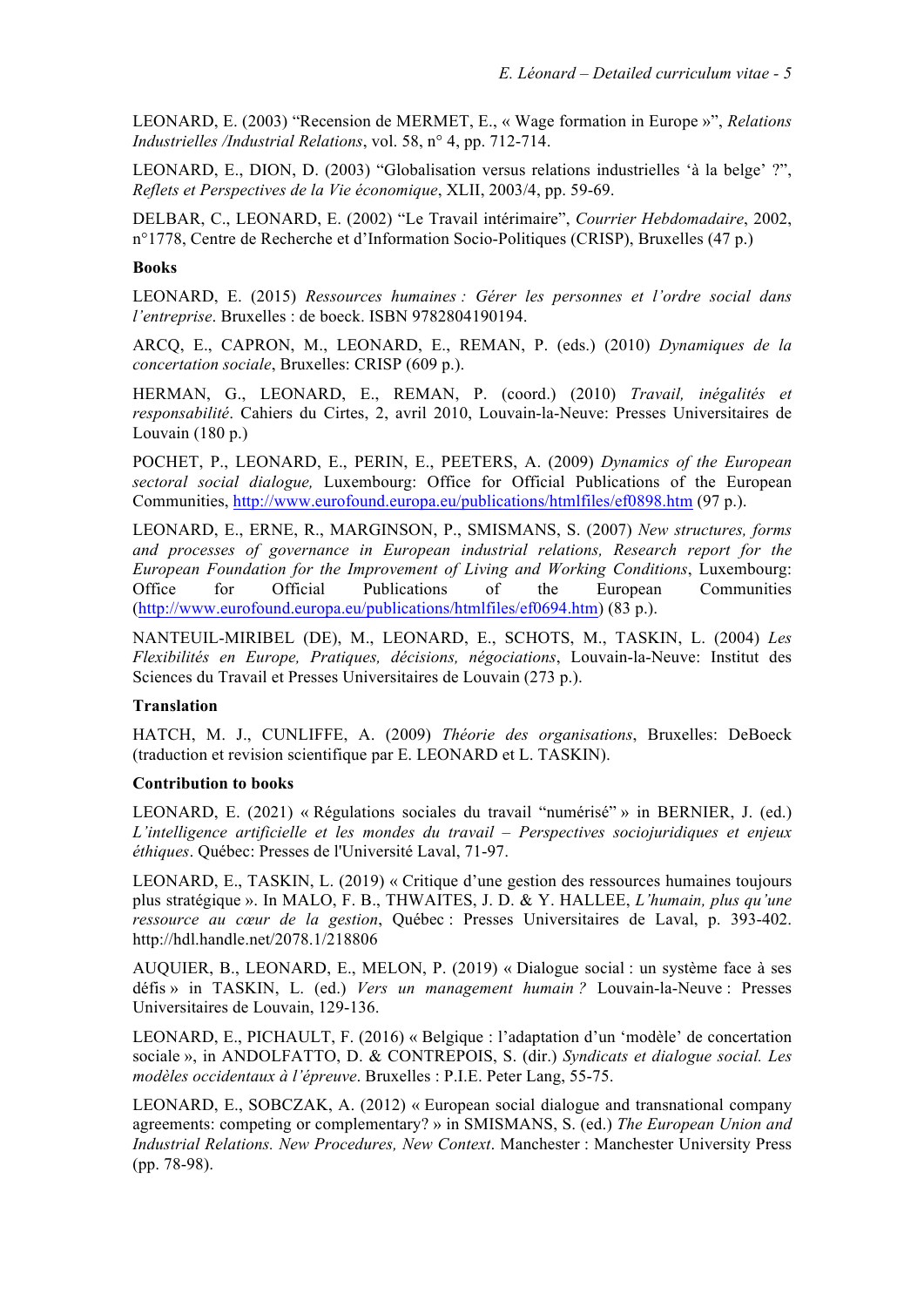LEONARD, E., PERIN, E., POCHET, P. (2012) « The European sectoral social dialogue as a tool for coordination across Europe? » in SMISMANS, S. (ed.) *The European Union and Industrial Relations. New Procedures, New Context*. Manchester : Manchester University Press (pp. 56-77).

LEONARD, E. (2011) "Gestion des ressources humaines, institutions et régulation sociale : pour ouvrir la perspective", in TASKIN, L, et DE NANTEUIL, M., *Perspectives critiques en management, Pour une gestion citoyenne*. Bruxelles: De Boeck (pp. 135-147).

LEONARD, E. (2010) "Le modèle belge et l'Union européenne" in ARCQ, E., CAPRON, M., LEONARD, E., REMAN, P. (eds.) *Dynamiques de la concertation sociale*, Bruxelles: CRISP (pp. 389-403).

LEONARD, E., TASKIN, L. (2010) "Pour en finir avec une GRH toujours plus stratégique", in BEN HASSEL, F., RAVELEAU, B. (eds) *Management humain des organisations: grandeurs et misères de la fonction de dirigeant*, Paris : L'Harmattan (pp. 249-266).

DAMHUIS, L., DENAYER, L., LEONARD, E., REMAN, P. (2010) « Quelle responsabilité pour la concertation sociale ? », in HERMAN, G., LEONARD, E., REMAN, P. (coord.) *Travail, inégalités et responsabilité*. Cahiers du Cirtes, 2, avril 2010, Louvain-la-Neuve: Presses Universitaires de Louvain.

SOBCZAK, A., LEONARD, E. (2009) « Etat des lieux et évolutions possibles du dialogue social transnational : quelles interactions entre les différents niveaux ? » in MINISTERE DU TRAVAIL, DE LA SOLIDARITE ET DE LA FONCTION PUBLIQUE (ed.) *Bilans et rapports, La négociation collective en 2009*. Paris : Ministère du Travail, de la Solidarité et de la Fonction Publique, 593-618.

LEONARD, E., ROCHET, D., VANDENBUSSCHE, I. (2006) 'The challenges of enlargement', in DUFRESNE, A., DEGRYSE, D. and POCHET, Ph. (eds) *The European sectoral social dialogue*, Brussels: P.I.E. Peter Lang (pp. 305-334).

LEONARD, E., SPINEUX, A. (2005) "Travail intérimaire: les nouveaux compromis du marché du travail", in DENYS, J. (ed.) "*Plus est en vous", Un demi-siècle de travail intérimaire en Belgique*, Tielt: Randstad et Editions Lannoo (pp. 207-219).

DION, D., LEONARD, E. (2005) "Quelle régulation de la flexibilité, entre global et local?" in EL AKREMI, A., NANTEUIL-MIRIBEL (DE), M. (éds.) *La Société flexible*, Paris: ERES (pp. 337-358).

LEONARD, E. (2004) "Gestion des ressources humaines et relations industrielles : les sœurs ennemies ?" in BOURNOIS, Fr., LECLAIR, P. (éds.) *La fonction RH : rétrospective et prospective*, Paris: Economica (pp. 133-142).

NANTEUIL-MIRIBEL (de) M., SCHOTS M., TASKIN L., LEONARD E. (2004) « Flexibilité et décision : quelles rationalités ? », R. Beaujolin (dir.), *Flexibilité et performances*, Paris : La Découverte (pp. 91-110).

DEVOS V., LEONARD, E. (2003) « Logique compétences : modernisation ou illusion ? », in FUSULIER, B., VANDEWATTYNE, J., LOMBA, Fr., (éds*) Kaléidoscope d'une modernisation industrielle. Usinor, Cockerill-Sambre, Arcelor*, Université catholique de Louvain: Presses universitaires de Louvain (pp. 175-192).

LEONARD, E. (2002) « 1998-2001: A new market configuration and new forms of social dialogue », in SPINEUX, A., LEONARD, E., WALTHERY, P., LELOUP, X., BARRE, Ph. (eds) *Collective bargaining and employment in Europe,* Dossier n° 21, Institut des Sciences du Travail, Université catholique de Louvain: Presses Universitaires de Louvain (pp. 15-37).

#### **Presentations at conferences (invited)**

LEONARD, E. (2017) « La GRH et la régulation de l'emploi : retour sur les allocutions présentées lors du congrès », communication en séance plénière, *70e Congrès des relations*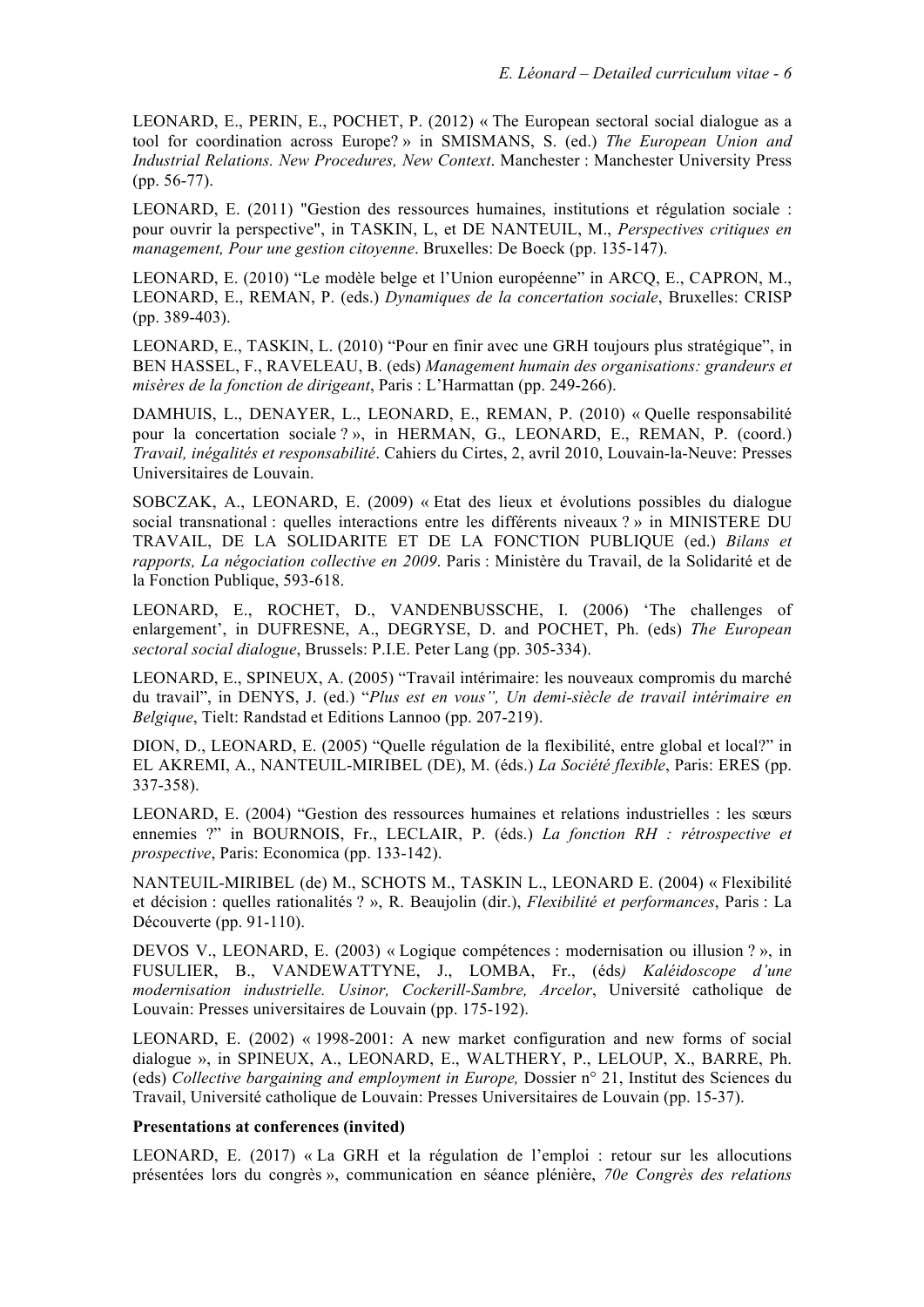*industrielles, Virage ou dérapage? La gestion des ressources humaines en questionnement dans une société en mutation*, 4-5 mai 2017, Québec : Université Laval.

LEONARD, E. (2012) « Potential for joint regulation at EU level? The cases of transnational company agreements and the European sectoral social dialogue », *Changing Industrial relations: Societal responses to market expansion at multiple levels?, Multidisciplinary Research Workshop*, 16 May, 2012, European University Institute.

LEONARD, E. (2011) « European wage negotiations, competition or convergence ? », *Seminar « The European Union and the Euro : A common crisis – Where is the exit ? »,* OKE – Economic and Social Council of Greece & Lasaire, Athens, 4 November 2011.

LEONARD, E. (2010) "New forms of governance in European industrial relations", presentation at the 9<sup>th</sup> European Congress of the International Industrial Relations Association (IIRA), *European employment relations – Crises and visions*, Copenhagen, 28 June – 1 July 2010.

SOBCZAK, A., LEONARD, E. (2009) "Transnational social dialogue at the sector and the company level", *Paper presented at the Conference of the Regulating for Decent Work network, Regulating for decent work: innovative regulation as a response to globalization*, International Labour Office, Geneva, Switzerland, 8-10 July 2009.

LEONARD, E. (2009) « Effets et conséquences de l'interaction des dialogues sociaux en Europe dans la pratique des acteurs et l'élaboration des normes sociales », Communication au Colloque « *Interaction des dialogues sociaux en Europe dans le cadre de la stratégie de Lisbonne* », Paris, Europe et Société, 15-16 juin 2009.

LEONARD, E. (2008) Quelles articulations entre niveaux et acteurs du dialogue social ? Communication à la Conférence *"Accords transnationaux d'entreprise ; dialogue, droits, anticipation des restructurations, acteurs : une nouvelle perspective*", Conférence organisée par la Présidence française de l'Union européenne, Lyon, 13-14 novembre 2008.

LEONARD, E., REMAN, P. (2008) « La concertation sociale comme enjeu démocratique », *Communication au Colloque « Travail, inégalités et responsabilité »,* Cirtes, Université catholique de Louvain, 29 novembre 2008.

LEONARD, E. (2007) *Undertaking comparative research*, round table presentation at the European Congress of the International Industrial Relations Association (IIRA), *The Dynamics of European Employment Relations*, Manchester, 3-6 September 2007.

LEONARD, E. (2007) *New structures, forms and processes of governance in European industrial relations*, workshop presentation at the European Congress of the International Industrial Relations Association (IIRA), *The Dynamics of European Employment Relations*, Manchester, 3-6 September 2007.

LEONARD, E. (2007) *Existe-t-il un espace social européen?* Communication en plénière au Colloque FUCAM et CSC sur les 50 ans du Traité de Rome, Mons, 23 mars 2007.

LEONARD, E. (2007) *European sector-level social dialogue*, plenary presentation for the IREC 2006 conference, Ljubljana, September 2006.

### **Papers for conferences published in proceedings**

LEONARD, E., ARCQ, E., CAPRON, M., REMAN, P. (2010) « Concertation sociale et gouvernance des mutations socio-économiques », Actes des XXXèmes journées de l'Association d'Economie Sociale, Transformations et innovations économiques et sociales en Europe : quelles sorties de crise ? Regards interdisciplinaires, Université catholique de Louvain, Charleroi, 9-10 septembre 2010.

LEONARD, E. (2009) « Les relations entre les organisations sectorielles européenne et leurs membres nationaux : quatre types d'enjeux », *Les Cahiers de la Fondation Europe et Société*, n° 73-74, avril 2009 – octobre 2009, Paris : Europe et Société, (pp. 133-139).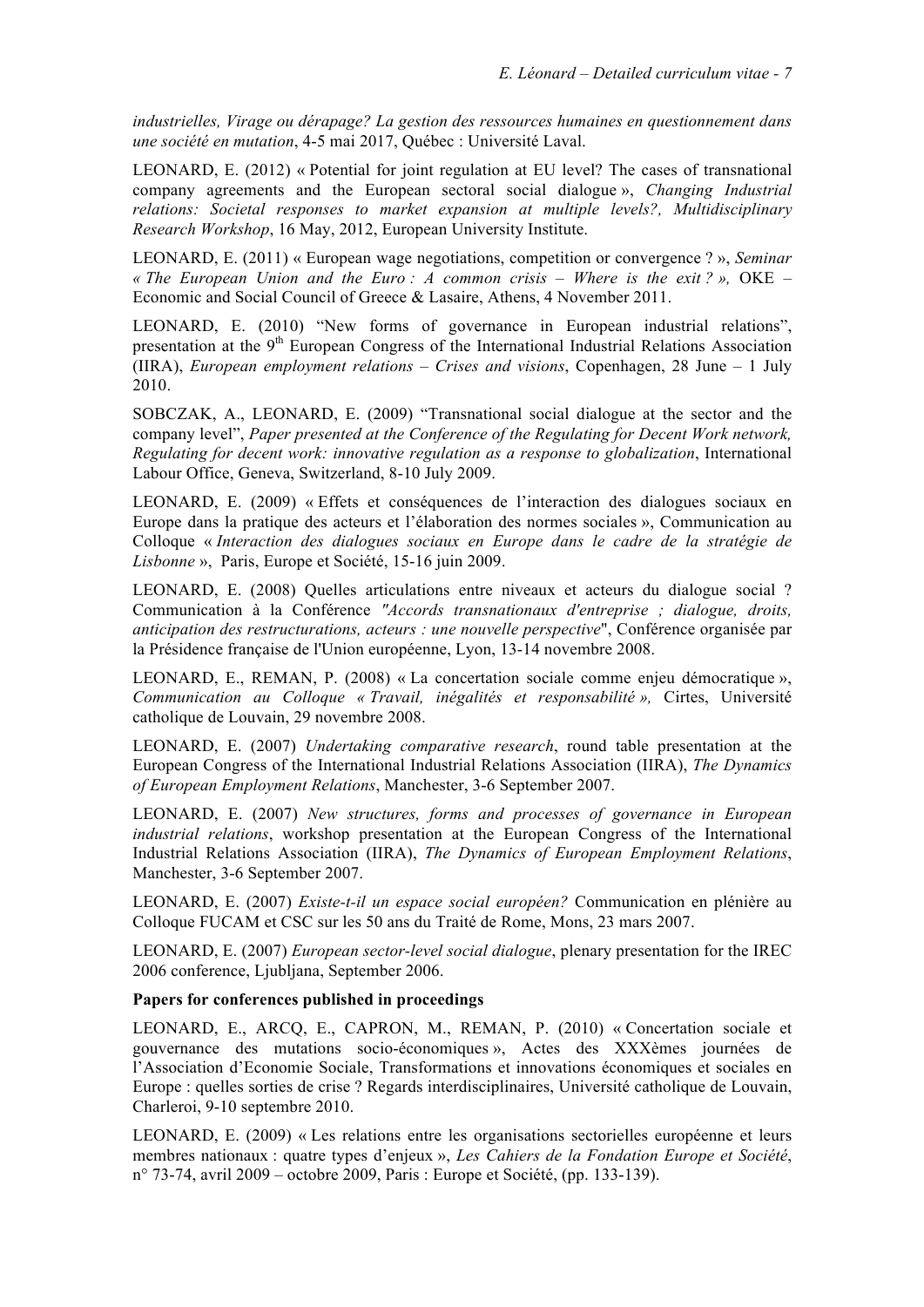LEONARD, E., PERIN, E. (2008) "Lifelong learning and social partnership", *Paper presented at the 2008 IREC Conference*, University of Greenwich, 23-25 June 2008.

LEONARD, E., TASKIN, L. (2008) "Pour en finir avec la GRH stratégique : DRH stratégique ou stratège ?", Communication au colloque 407 "Management humain des organisations : grandeurs et misères de la fonction de dirigeant", Congrès de l'ACFAS, Québec, 5-9 mai 2008.

LEONARD, E. (2007) "European sectoral social dialogue", paper presented at the European Congress of the International Industrial Relations Association (IIRA), *The Dynamics of European Employment Relations*, Manchester, 3-6 September 2007.

LEONARD, E. (2004) « "Everybody at work", ambivalences in concerted change for employment in Europe », Paper presented at the  $7<sup>th</sup>$  European Congress of the International Industrial Relations Association (IIRA), « *The future of work in Europe, Market and economic and social cohesion* », Estoril, 7-11 septembre 2004.

LEONARD, E. (2004) "Governance and concerted regulation of employment in Europe" , Paper presented at the conference *"Governance issues in shifting industrial and employment relations"*, Industrial Relations in Europe Conference (IREC), Utrecht University, the Netherlands, 26-28 August 2004.

LEONARD, E. (2003) "Nouveaux défis pour les approches comparées", Communication au Congrès "*Relations de travail et organisation, Europe – Amérique du Nord, les dimensions transfrontalières*", Université de Metz et Luxembourg, 4-6 juin 2003.

## Supervision and evaluation of Ph.D. theses

As supervisor:

- AJZEN, M. (2020) *Quand le flexwork façonne la norme : Dynamiques d'acteurs, entre régulations et conventions. Une étude comparative*. Thèse préparée en vue de l'obtention du titre de docteur en sciences de gestion, UCLouvain. Co-supervision with L. TASKIN.
- COSTER, S. (2017) *« La « fabrique » de l'intégration professionnelle : entre contraintes institutionnelles et dynamiques organisationnelles »,* Université catholique de Louvain: Louvain School of Management.
- VAN DEN BROECK, M. (2016) *Relations d'emploi dans les entreprises multinationales*. Thèse de doctorat en sciences de gestion, Université catholique de Louvain: Louvain School of Management.
- XYRAPHIS, A. (2015) *Analyse des facteurs endogènes et exogènes qui déterminent la gestion des travailleurs « matures » dans les entreprises : une approche comparative*. Thèse de doctorat en sciences de gestion, Université catholique de Louvain: Louvain School of Management.
- PERIN, E. (2014) *Le dialogue social européen : Une analyse comparative de la diffusion nationale des accords sociaux sectoriels*. Thèse en sciences politiques, Université catholique de Louvain. En co-promotion avec David AUBIN.
- VAN BUNNEN G. (2014) *Gérer le partage des connaissances dans l'organisation : une perspective critique par l'approche politique de la régulation sociale*. Thèse de doctorat en sciences de gestion défendue le 8 mai 2014. Université catholique de Louvain: Louvain School of Management. Cosupervision with L. TASKIN.
- BAKENGELA SHAMBA, P*.* (2007) *Gestion des ressources humaines dans les entreprises publiques de la RDC*, thèse présentée en vue de l'obtention du titre de docteur en sciences de gestion, UCL, Faculté des Sciences économiques, sociales et politiques. En co-promotion avec Jean NIZET.
- DION, D. (2007) *Le champ d'action des gestionnaires locaux dans les filiales belges de multinationales étrangères*, thèse présentée en vue de l'obtention du titre de docteur en sciences de gestion, UCL, Faculté des Sciences économiques, sociales et politiques.